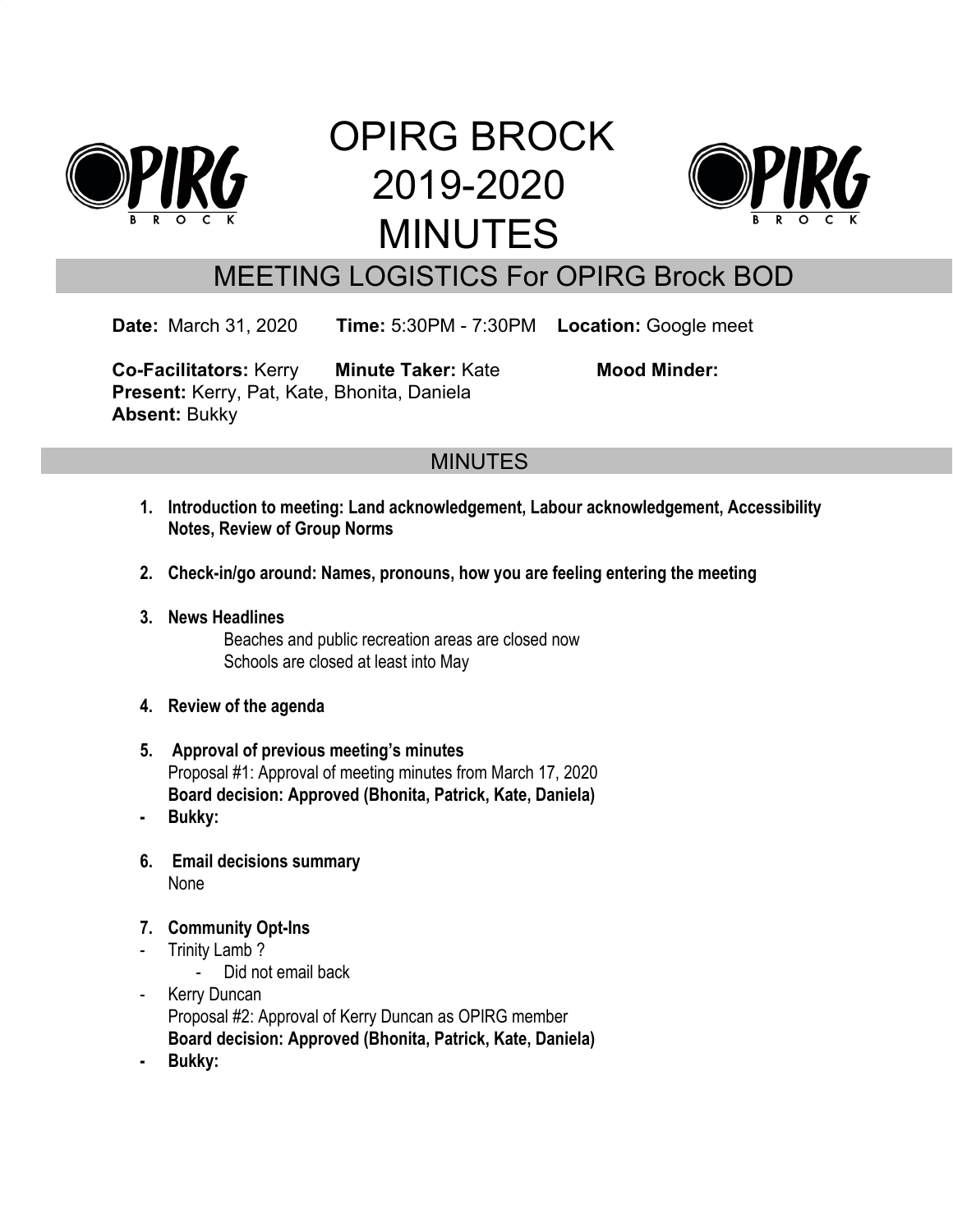#### **8. Board reports**

#### **Bhonita:**

- Accountability: Letter and invoice from lawyer received
- Meeting with Provincial on York situation

#### **Patrick:**

- Board facilitation
- Responded to emails
- Tenant advocacy work

#### **Kate:**

- Emailed Matthew (shop steward), no response
- Emailed Eli to ask about Union, no response
- Working on staff proposal
- Talked to Henry, National CUPE Rep, waiting on follow up
- Working on NRJ stuff
- Replied to emails

#### **Bukky:**

- Not present

#### **Daniela:**

- None

#### **9. Staff reports**

#### **Kerry**

- Wrote and submitted culture days grant with crafting event
	- Need to pay artists before submitting grant
	- Patrick offered to collaborate
- Emailed BUSU to get mail forwarded, haven't heard back
- Emailed Phil, who mailed \$10,000 cheque
- Emailed Vanessa about cheque deposit
- Email about Freedonia grant
- Followed up with profs and placement students
- Wrote reference letter
- Connected with community
- Worked with Kate on staffing options
- Social media work

#### **10. Committee Updates, Feedback, Goals, & Proposals**

- Finance:
	- Freedonia Update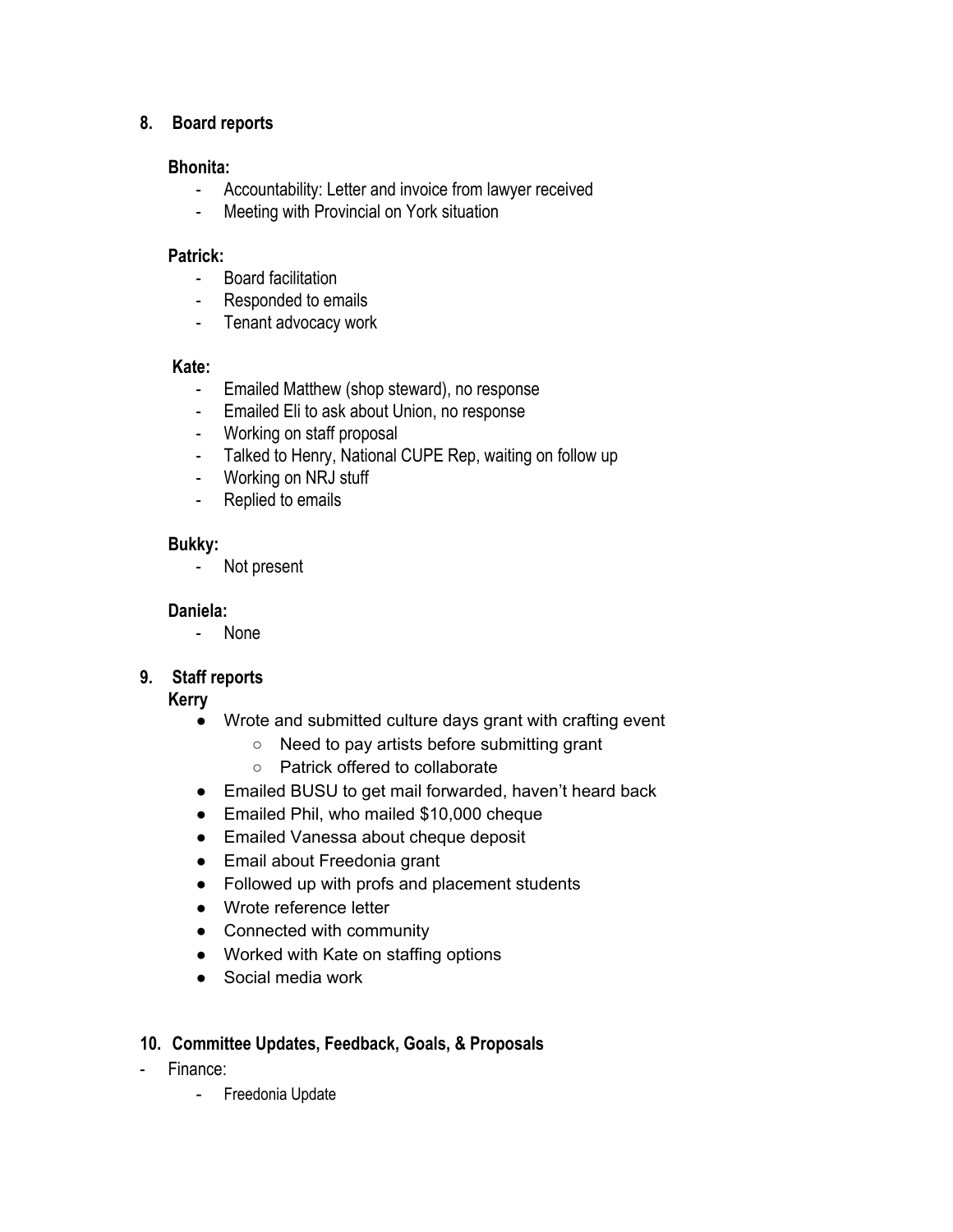- They reopened deadline and changed things because of COVID
	- New april 20 deadline for new projects, won't hear back until June
		- Grant was about Free Store, which has been impacted by COVID
		- Kerry will email them with questions
- Go through Financial Statements from Vanessa
- **- Proposal #3: Approve the 2017-2018 Financial Statements.**
	- **- Board decision: Approved (Bhonita, Patrick, Kate, Daniela)**
	- **- Bukky:**
- Follow up on CUPE money cheque was mailed today and they said the request for the Bylaw Changes will be submitted to National soon
- About to receive cheque, still waiting to figure out logistics for process of bylaw amendment
- **Communications** 
	- Passwords for all the accounts were shared
	- Please post as many webinars and resources as possible
	- If there are events, please also send to niagarasocialjusticecoalition@gmail.com , which is Danielle who post calendar updates
- **Accountability** 
	- In camera
- Proposal #4: Approve lawyer's draft of the letters
	- **Board decision: Approved (Bhonita, Patrick, Kate, Daniela)**
	- **- Bukky:**

#### **11. Items brought forward:**

- -
- Election of Official Officers (President, Vice President, Secretary, Treasurer)
- Proposal #5:
	- President: Daniela
	- VP: Bhonita,
	- Secretary: Patrick
	- Treasurer: Kate
	- **Board decision: Approved (Bhonita, Patrick, Kate, Daniela)**
	- **- Bukky:**
- **Programming** 
	- The Coming Out Monologues
		- Discussion of posting call out for artists for April
		- Kerry will follow up with Madelyn and update social media posts
	- Anti Oppression Workshop Series (May 3 livestream workshop with Janice Jo Lee Partnership with Brock SJC)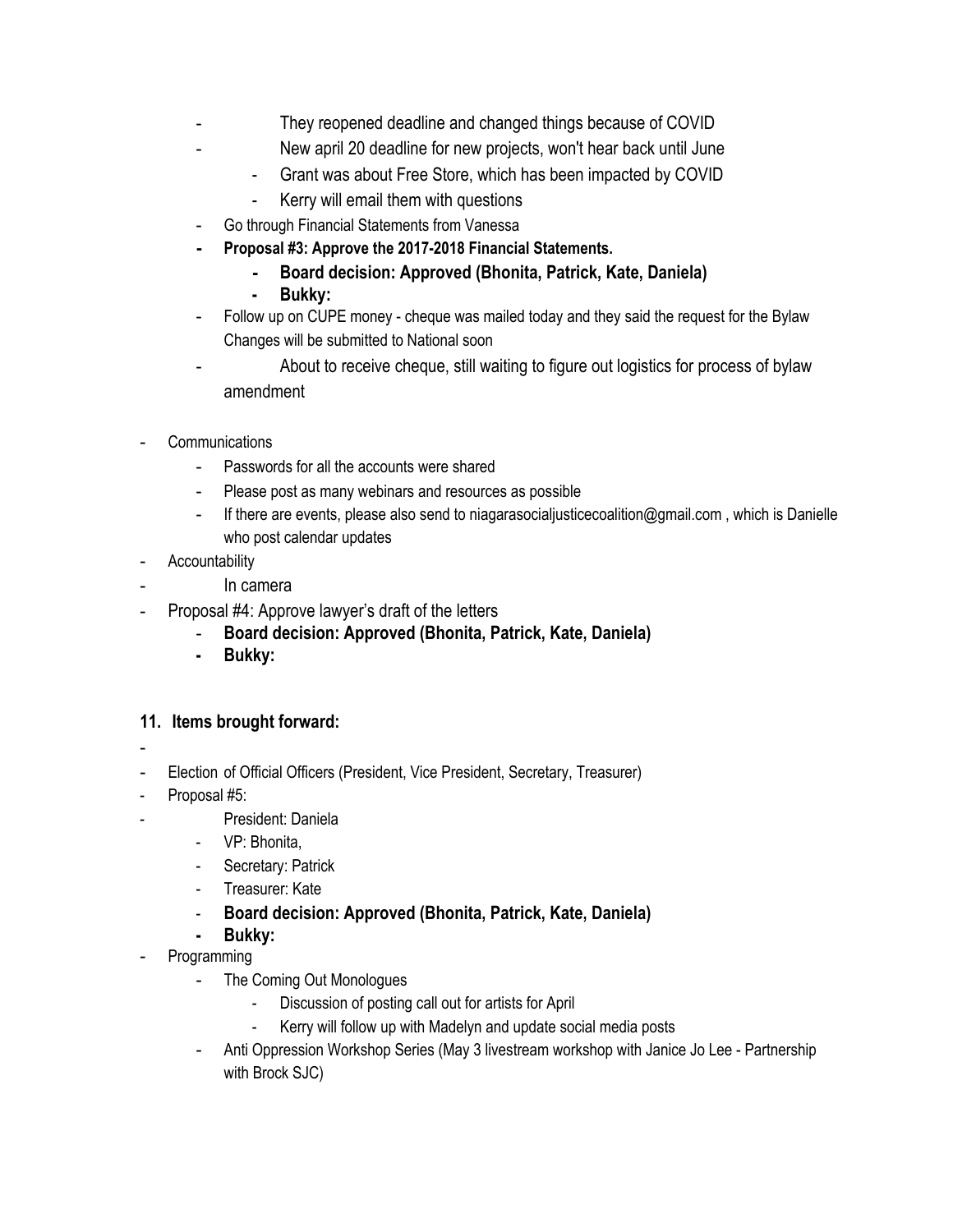- "*What is the purpose of your art/activism? What are you doing and is it working? How are you serving your community/audience with your work?"*
- Free Store (In the Soil, follow up messages to the other festivals)
	- Most of our Free Store events were cancelled
	- Chloe has reached her hours
	- Discussion about sanitation and accepting donations
	- Might be best to not accept new items because our future Free Stores were cancelled
- Niagara Social Justice Coalition
	- Working on how to finish that up with Danielle
- Other placement students
	- Naloxone Harm Reduction
		- All cancelled
		- Claire will do it when she goes back to StreetWorks
	- Community Connect Discount Card
	- Fundraiser Placement

#### **12. New Items:**

- Staffing proposal
- Proposal #6: Lay off Kerry as soon as possible because of COVD 19
	- **Board decision: Approved (Bhonita, Patrick, Kate, Daniela)**
	- **- Bukky:**
- Staff Vacation Hours Proposal
- Proposal #7: Approve up to 5 vacation days for Kerry
	- **Board decision: Approved (Bhonita, Patrick, Kate, Daniela)**
	- **- Bukky:**
- COVID 19 Project with CFBU
	- Coordinating radio segments, the most feasible way for this to work is if the groups send their urgent "needs" to one person/group who collates everything and puts it in a list. Also there could be info about help (mental health contact numbers etc). A lot of the general info about help, who to call etc is already available online and through various parties, so I am more interested in the changing needs and situations. For example, if a new number/webpage/FB has just been started to address a certain issue, or someone needs a specific thing."
- Proposal: Legal Fees Invoice
	- Proposal #8: Approve amount (\$1,717.60) to lawyer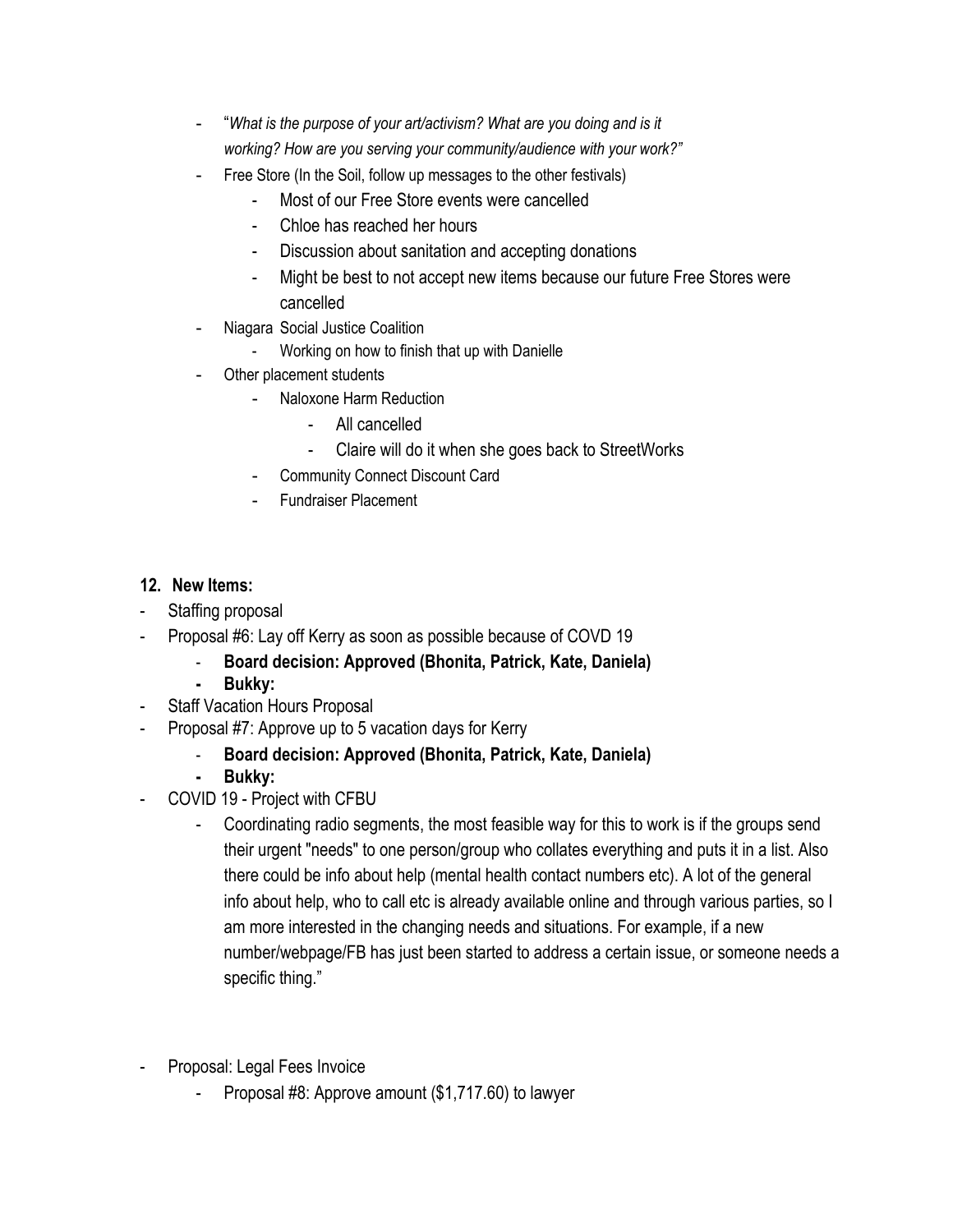- **Board decision: Approved (Bhonita, Patrick, Kate, Daniela)**
- **- Bukky:**

-

#### **13. Next Meeting: April**

- **14. In-camera agenda points:**
- Legal
- Staff situation
- Students for Democratic Society
- Accountability processes (past info)

#### **DECISION SUMMARY**

Proposal #1: Approval of meeting minutes from March 17, 2020 **Board decision: Approved (Bhonita, Patrick, Kate, Daniela) Bukky:**

Proposal #2: Approval of Kerry Duncan as OPIRG member **Board decision: Approved (Bhonita, Patrick, Kate, Daniela) Bukky:**

Proposal #3: Approve the 2017-2018 Financial Statements.

#### **Board decision: Approved (Bhonita, Patrick, Kate, Daniela)**

#### **Bukky:**

Proposal #4: Approve lawyer's draft **Board decision: Approved (Bhonita, Patrick, Kate, Daniela) Bukky:**

Proposal #5: President: Daniela, VP: Bhonita, Secretary: Patrick, Treasurer: Kate

**Board decision: Approved (Bhonita, Patrick, Kate, Daniela) Bukky:**

Proposal #6: Lay off Kerry as soon as possible because of COVD 19 **Board decision: Approved (Bhonita, Patrick, Kate, Daniela) Bukky:**

Proposal #7: Approve up to 5 vacation days for Kerry

- **Board decision: Approved (Bhonita, Patrick, Kate, Daniela)**
- **- Bukky:**